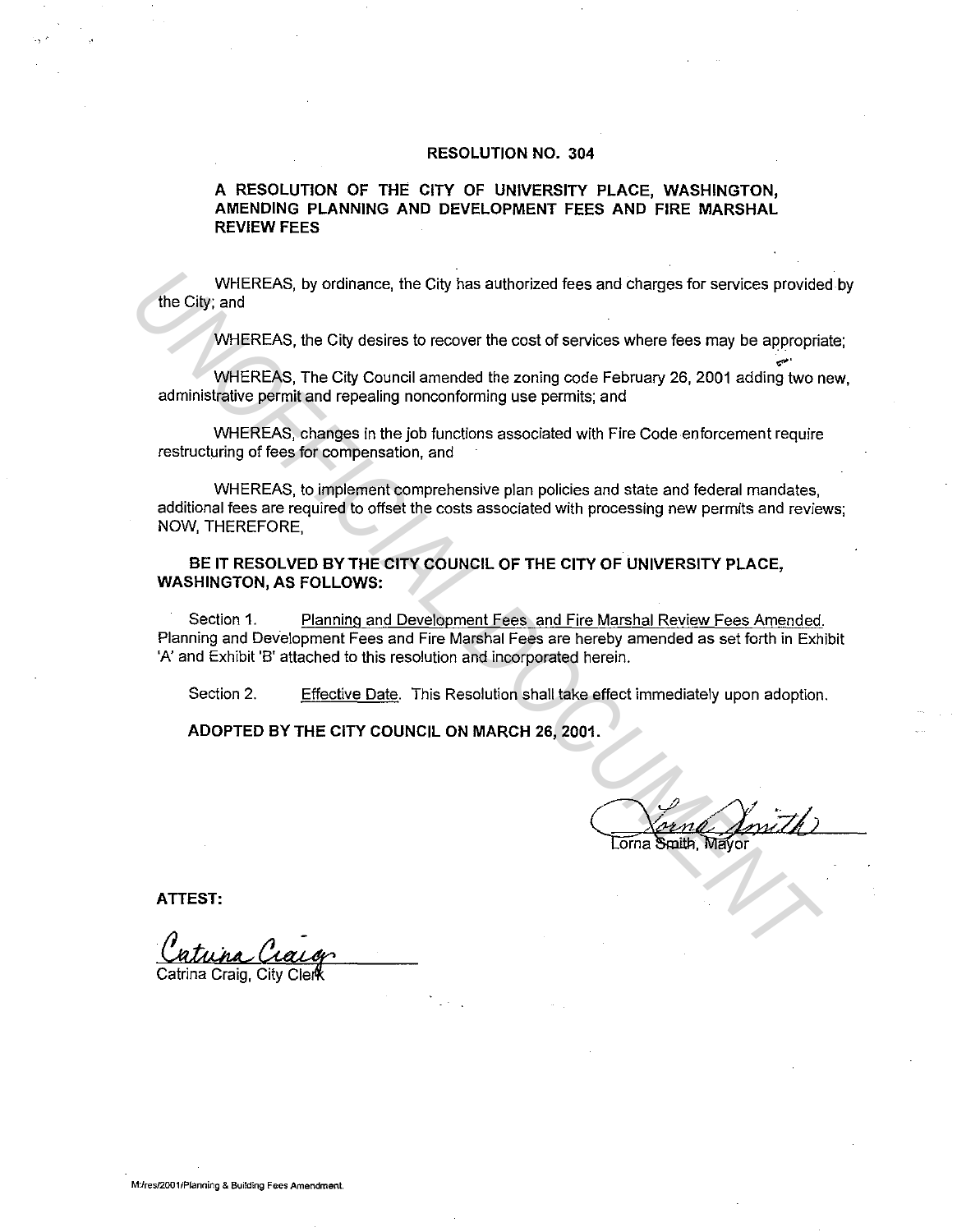| EXHIBIT A                                                       |                                    |  |
|-----------------------------------------------------------------|------------------------------------|--|
| <b>PLANNING &amp; DEVELOPMENT FEES</b>                          |                                    |  |
| <b>Plats &amp; Boundaries</b>                                   |                                    |  |
| <b>Flat Fees</b>                                                |                                    |  |
| <b>Binding Site Plans</b>                                       | \$1,440                            |  |
| <b>Short Plats</b>                                              | \$1,545                            |  |
| <b>Short Plat Amendment</b>                                     | \$925                              |  |
| <b>Boundary Line Adjustments</b>                                | \$515                              |  |
| <b>Lot Combinations</b>                                         | \$255                              |  |
|                                                                 |                                    |  |
| Base Fees (+\$40/hour over 10 hours + Consultant Costs, if any) |                                    |  |
| <b>Preliminary Plats</b>                                        | \$3,700                            |  |
| <b>Plat Amendments</b>                                          |                                    |  |
| Minor                                                           | \$515                              |  |
| Major<br><b>Final Plats</b>                                     | \$2,675                            |  |
|                                                                 | \$1,030<br>Plus \$31/lot           |  |
| <b>Plat Alterations</b>                                         |                                    |  |
| <b>Without Hearing</b>                                          | \$310                              |  |
| With Hearing                                                    | \$2,675                            |  |
|                                                                 |                                    |  |
| <b>LAND USE PERMITS</b>                                         |                                    |  |
|                                                                 |                                    |  |
| <b>Flat Fees</b>                                                |                                    |  |
| Variances                                                       |                                    |  |
| Major                                                           | \$1,650                            |  |
| Minor                                                           | \$825                              |  |
| <b>Administrative Use Permits</b>                               |                                    |  |
| Telecommunications                                              | \$510                              |  |
| <b>Temporary Housing Unit</b>                                   | \$50                               |  |
| <b>Temporary Use Permit</b>                                     | <u>\$25</u>                        |  |
| <b>Extended Stay RV Permit</b>                                  | \$25                               |  |
| <b>Sign Permits</b>                                             |                                    |  |
| Sign Permit                                                     | \$25                               |  |
| Non-Conforming Sign Permit                                      | \$25                               |  |
| <b>Temporary Sign Permit</b>                                    | $$25 +$<br>\$25 refundable deposit |  |
| <b>Special Event Permits</b>                                    |                                    |  |
| Minor Event:                                                    | \$25                               |  |
| Major Event:                                                    | \$250                              |  |
|                                                                 |                                    |  |

### **EXHIBIT A**

 $\overline{a}$ 

J.

 $\ddot{\phantom{a}}$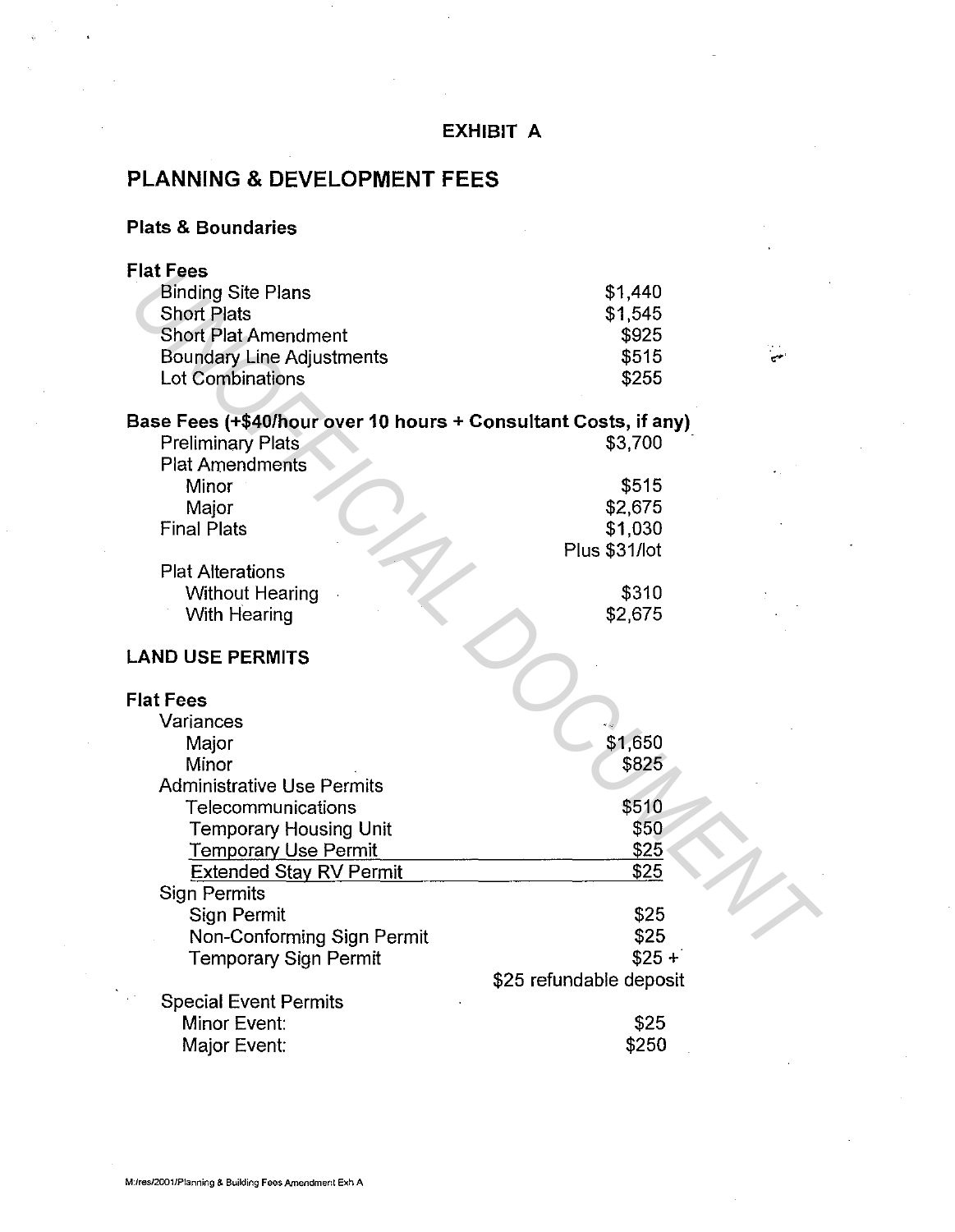# QUASI JUDICIAL PERMITS

| Base Fees (+\$40/hour over 10 hours + Consultant Costs, if any) |         |  |
|-----------------------------------------------------------------|---------|--|
| <b>Planned Development Districts</b>                            | \$3,700 |  |
| Conditional Use Permits/Public Facility Permit                  | \$3,700 |  |
| Nonconforming Use Permits                                       | \$3.700 |  |
| Amendments                                                      |         |  |
| Major                                                           | \$3,700 |  |
| Minor                                                           | \$515   |  |
|                                                                 |         |  |

# SHORELINE PERMITS

Flat Fees

# Base Fees (+\$40/hour over 10 hours+ Consultant Costs, if any)

| Amendments                                                      |                         |  |  |
|-----------------------------------------------------------------|-------------------------|--|--|
| Major                                                           | \$3,700                 |  |  |
| Minor                                                           | \$515                   |  |  |
|                                                                 |                         |  |  |
| <b>SHORELINE PERMITS</b>                                        | العبي                   |  |  |
| <b>Elat Fees</b>                                                |                         |  |  |
| Revision                                                        | \$465                   |  |  |
| 3ase Fees (+\$40/hour over 10 hours + Consultant Costs, if any) |                         |  |  |
| <b>Substantial Development</b>                                  | \$3,700                 |  |  |
| <b>Conditional Use</b>                                          | \$3,700                 |  |  |
| Variance                                                        | \$3,700                 |  |  |
| <b>Unclassified Use</b>                                         | \$3,700                 |  |  |
|                                                                 |                         |  |  |
|                                                                 |                         |  |  |
| ENVIRONMENTAL                                                   |                         |  |  |
| lat Fees                                                        |                         |  |  |
|                                                                 |                         |  |  |
| <b>Environmental Checklist</b>                                  | \$515                   |  |  |
| <b>Expanded Checklist</b>                                       | \$720                   |  |  |
| Base Fees (+\$40/hour over 10 hours + Consultant Costs, if any) |                         |  |  |
| <b>EIS</b>                                                      | $$410 +$                |  |  |
|                                                                 | <b>Consultant Costs</b> |  |  |
|                                                                 |                         |  |  |
| <b>JRBAN FOREST MANAGEMENT (Administrative Use Permit)</b>      |                         |  |  |
| Tree Preservation Plan (Over 2 Acres)                           | \$515 + Consult Costs   |  |  |
| Free Preservation Plan (2 Acres or Less)                        | \$250 + Consult Costs   |  |  |
|                                                                 |                         |  |  |
| VETLANDS                                                        |                         |  |  |
|                                                                 |                         |  |  |

### ENVIRONMENTAL

# Flat Fees

# Base Fees (+\$40/hour over 10 hours+ Consultant Costs, if any)  $EIS$  \$410 +

### URBAN FOREST MANAGEMENT (Administrative Use Permit)

#### WETLANDS

### Flat Fees

Wetland Verification Wetland Report Mitigation Plan Variance Reasonable Use Exemption

\$175 +Consultant Cost \$515 +Consultant Cost \$515 + Consultant Cost \$1,545 +Consultant Cost \$1,545 +Consultant Cost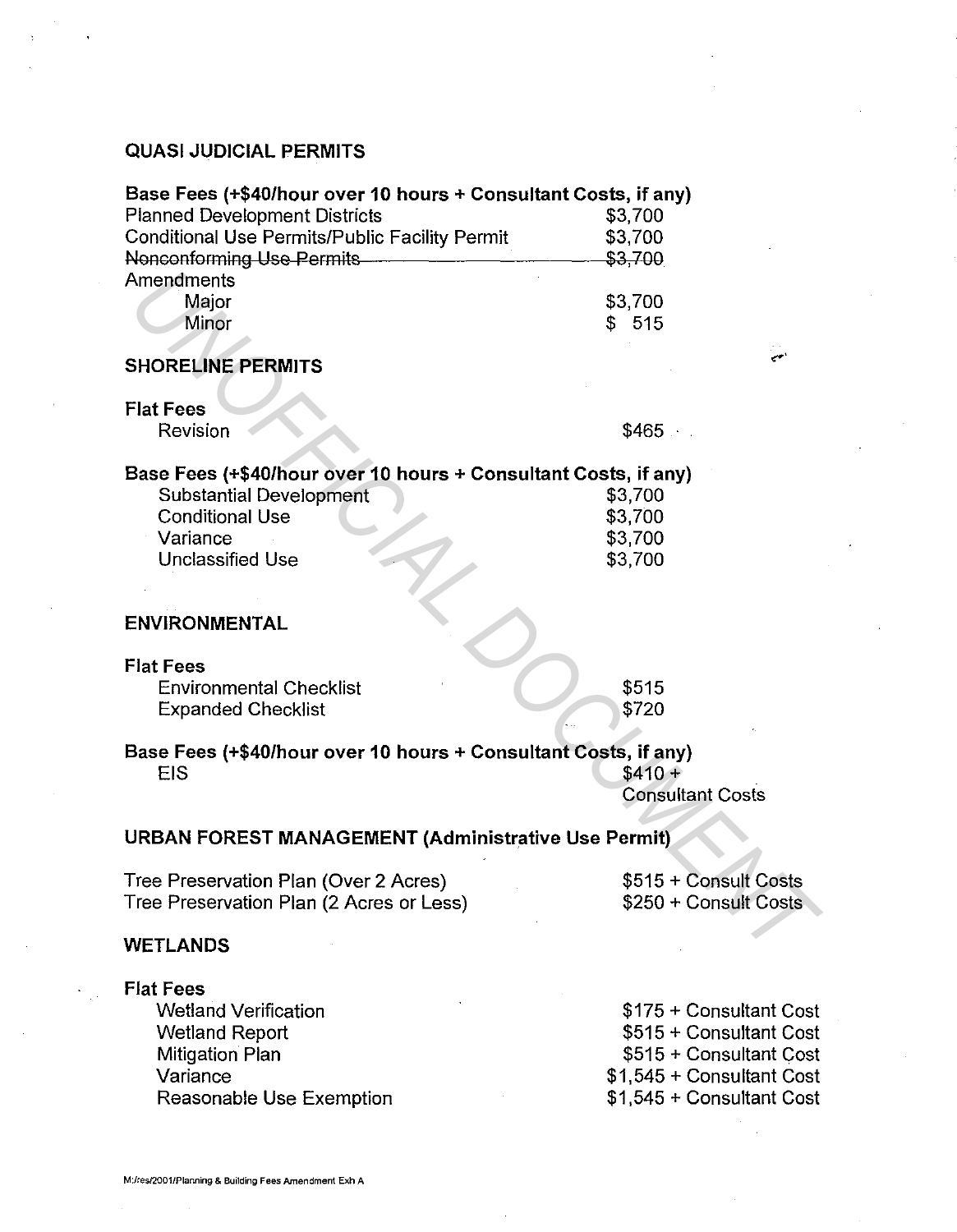# **OTHER FEES**

# **Flat Fees**

|    | <b>Consultant Time</b>                                                                                                                                                            | Cost                                 |  |
|----|-----------------------------------------------------------------------------------------------------------------------------------------------------------------------------------|--------------------------------------|--|
|    | Appeals and Reconsideration<br>Reconsideration<br><b>Administrative Appeal</b>                                                                                                    | \$515<br>\$515                       |  |
|    | <b>Amendments to Plans</b><br>Plans<br>Regulations<br><b>Annexation Petititons</b>                                                                                                | \$2,575<br>\$2,575<br>\$2,270        |  |
|    | <b>Expiration &amp; Revocation</b><br>Revocation<br>Relinquishment w/o Hearing<br>Relinquishment w/ Hearing<br><b>Time Extension</b>                                              | \$1,855<br>\$515<br>\$1,855<br>\$515 |  |
|    | Design Standards<br><b>Basic</b><br><b>Planning Commission</b>                                                                                                                    | \$515<br>\$1,030                     |  |
|    | <b>FEE EXCEPTIONS:</b>                                                                                                                                                            |                                      |  |
| 1. | All City Departments are exempt from Planning and Development fees.                                                                                                               |                                      |  |
| 2. | When two or more concurrent permits are required for a project, the applicant is<br>charged the full fee of the most expensive permit and one-half the fee on the oth<br>permits. |                                      |  |
|    |                                                                                                                                                                                   |                                      |  |
|    |                                                                                                                                                                                   |                                      |  |

# **FEE EXCEPTIONS:**

- 1. All City Departments are exempt from Planning and Development fees.
- 2. When two or more concurrent permits are required for a project, the applicant is charged the full fee of the most expensive permit and one-half the fee on the other permits.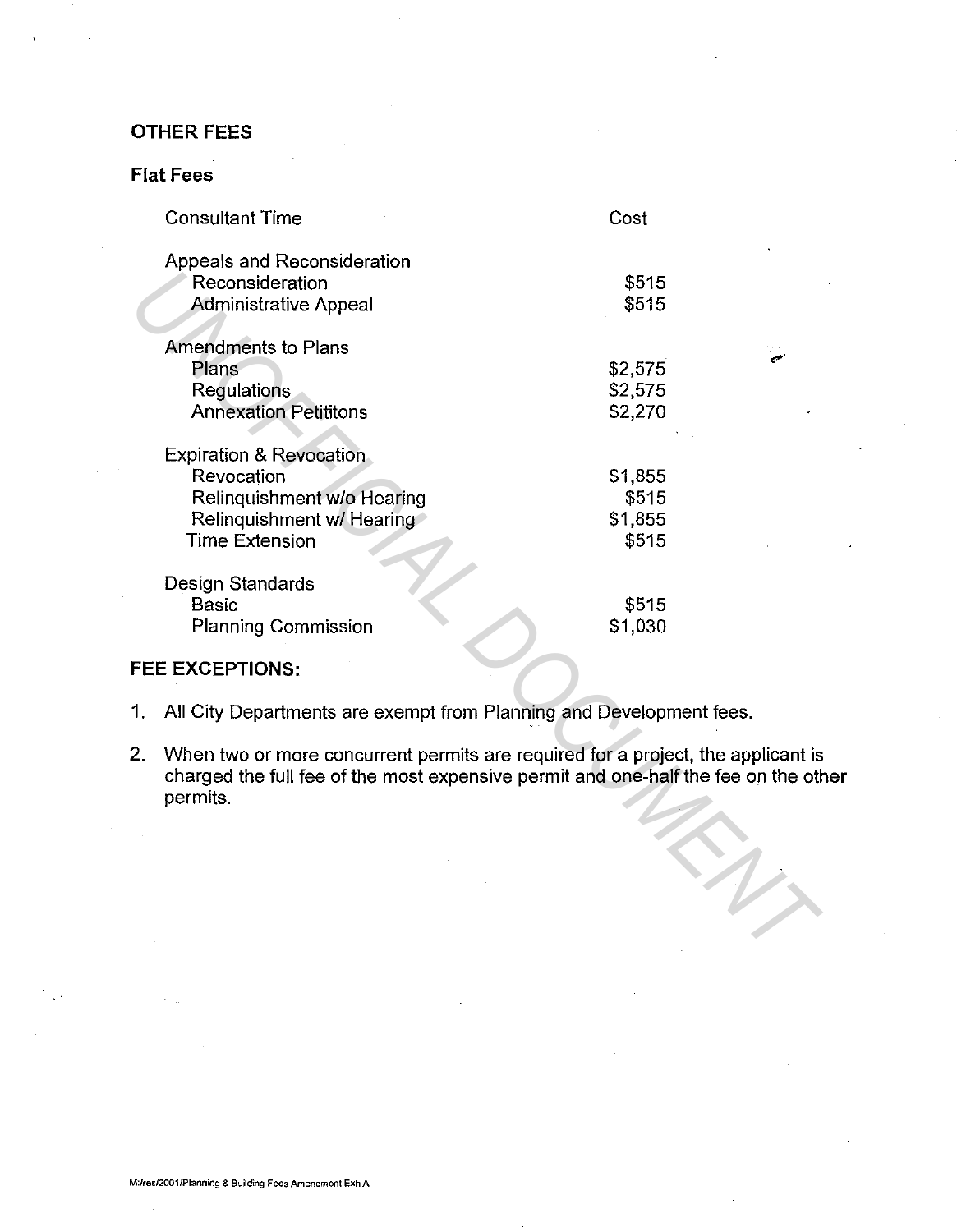### **EXHIBIT B**

### **FIRE MARSHAL REVIEW, INSPECTION & FIRE CODE FEES**

# **CONSTRUCTION PLAN REVIEW**

A plan review fee will be charged for fire department review of requirements for construction and inspection of the Fire Code requirements for buildings classified as Group A, B, E, F, H, I, LC, M, R-1, and S. The plan review fee shall be 15% of the plan review fee established by the Building Code fee schedule as adopted by the City, with a minimum fee of \$50.00. **CONSTRUCTION PLAN REVIEW**<br> **A plan review fee will be charged for fire department review of requirements for constructions<br>
In percion of the Fire Code requirements for buildings classified as Group A, B, E, F, F, H, I, M** 

### **FALSE FIRE ALARMS**

In the event of more than two false alarms in any 90-day period, the Chief may charge a fee for fire department response as specified below:

**False Alarms**  First and second **Third** Fourth and additional Fee No Fee \$50.00 \$250.00 each

EXCEPTION: False alarms resulting from the failure of a fire alarm service technician notifying the central, proprietary or remote monitoring station shall be billed at the rate of \$250.00 for each occurrence.

#### **FIREWORKS FEES**

A. Fees for temporary fireworks stand permit B. Fees for a public display permit

\$100.00 \$245.00

A liability policy(s) is required in accordance with the Fireworks Ordinance and as follows for both fireworks stands and public displays.

- A. \$500,000 for injuries to any one person in one accident or occurrence.
- B. \$1,000,000 for injuries to two or more persons in any one accident or occurrence.
- C. \$500,000 for damage to property in any once accident or occurrence.
- D. \$1,000,000 combines single limit for any one accident or occurrence.

A Bond for Clean up is required in accordance with the Fireworks Ordinance in the amount of \$500.00 in a bond or cashiers check for all fireworks stands.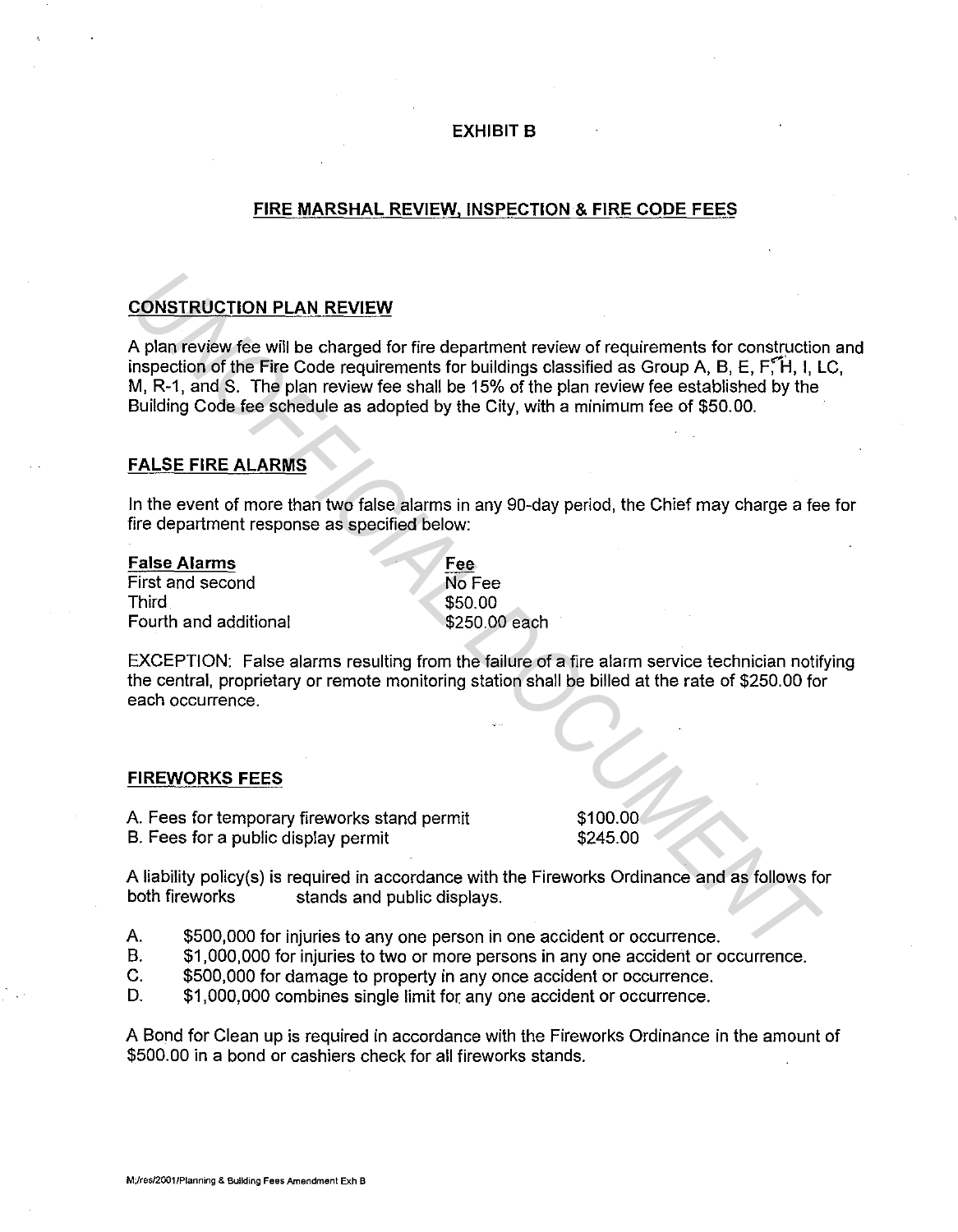### **FIRE ALARM SYSTEMS** (Fees listed include plan review inspection and testing)

#### **Conventional (analog-zone) systems:**

Tenant Improvements (first four zones) Additional zones Residential (one and two family dwellings) Commercial and Multi-family (first four zones) Additional zones Sprinkler supervision only

# **Addressable (digital) systems:**

Tenant Improvements Residential (one and two family dwellings) Commercial and Multi-Family Sprinkler supervision only

\$200 plus \$1.50 per device \$50 each \$160 plus \$1.50 per device \$300 plus \$1.500 per device \$50 each \$170

\$300 plus \$1.50 per device \$160 plus \$1.50 per device \$400 plus \$1.50 per device \$170

Fees for the up grading of existing system to be at 50% of the above listed fees for new work.

### **FIRE SPRINKLER SYSTEMS**

The fee for fire sprinkler systems shall be based on the building permit fees table adopted by resolution as adopted by the City. The valuation shall be based on the per square foot figure for sprinkler systems as shown on the most recent Building Valuation Data printed in the Building Standards published by ICBO. Fourial contains contained the method of antily dwellings)<br> **Example in Antil-Hamily** (first four zones)<br>
S160 plus \$1.50 per dev<br>
S60 plus \$1.50 per dev<br>
Addressable (digital) systems:<br>
Then throwewerents<br> **Example in the** 

The plan review fee for fire sprinkler systems shall be 25% of the permit fee, with a minimum fee of \$50.00. Plan review fees are in addition to the permit fee.

Tenant Improvement (Relocation and addition to existing system) Valuation @ \$10 per head

fees per table 1-A

Sprinkler Underground Supply (includes plan review, inspection and testing): \$250

### **FIRE EXTINGUISHING SYSTEMS (Hood and Duct for Type** I )

| Review, Inspection and testing fees: |       |  |
|--------------------------------------|-------|--|
| a. Pre-engineered                    | \$150 |  |
| b. Custom engineered                 | \$200 |  |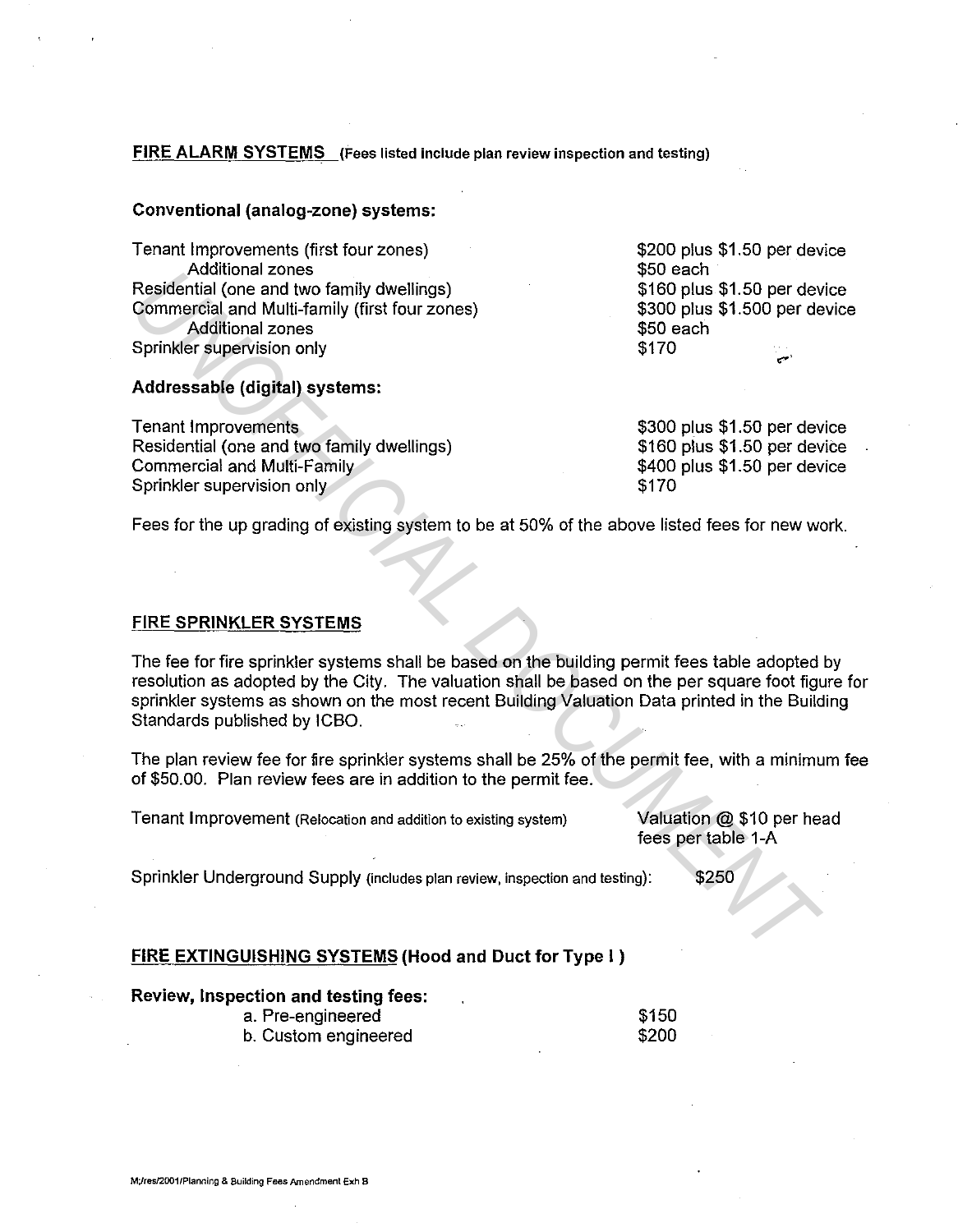| Basic review fee<br>Additional review (over two hours) | \$100<br>\$50 per hour |
|--------------------------------------------------------|------------------------|
|                                                        |                        |
| <b>MISCELLANEOUS</b>                                   |                        |

| Review, Inspection and testing fees: |       |       |
|--------------------------------------|-------|-------|
| Standpipes:<br>Class I               | \$170 | الحبي |
| Class II                             | \$275 |       |
| Class III                            | \$295 |       |
| Fire Pump Installations              | \$500 |       |
| Power generator installations        | \$325 |       |

# **FIRE CODE PERMIT FEES**

| <b>MISCELLANEOUS</b>                                                                                                                                                                                                                                                                                                                                                                                                                              |                                                                               |     |
|---------------------------------------------------------------------------------------------------------------------------------------------------------------------------------------------------------------------------------------------------------------------------------------------------------------------------------------------------------------------------------------------------------------------------------------------------|-------------------------------------------------------------------------------|-----|
| <b>Review, Inspection and testing fees:</b><br>Standpipes:<br>Class I<br>Class II<br>Class III                                                                                                                                                                                                                                                                                                                                                    | \$170<br>\$275<br>\$295                                                       | حبي |
| Fire Pump Installations                                                                                                                                                                                                                                                                                                                                                                                                                           | \$500                                                                         |     |
| Power generator installations                                                                                                                                                                                                                                                                                                                                                                                                                     | \$325                                                                         |     |
| <b>FIRE CODE PERMIT FEES</b>                                                                                                                                                                                                                                                                                                                                                                                                                      |                                                                               |     |
| The following are annual fees, except where noted.                                                                                                                                                                                                                                                                                                                                                                                                |                                                                               |     |
| Permit charges may be waived by the Fire Chief or Fire Marshal for the following: Activities<br>Washington State non-profit corporations and/or civic or fraternal organizations which poss<br>an IRS tax exempt status. Proof of IRS tax exempt shall be presented at time of permit<br>application. However, any group shall be assessed a permit fee if the approved conditions<br>the permit are modified or not adhered to by the applicant. |                                                                               |     |
| <b>Aerosol Products</b><br><b>Aircraft Refueling Vehicle</b><br>Aircraft Repair Hangar<br>Asbestos Removal (limited)<br><b>Automobile Wrecking Yard</b><br><b>Bowling Pin Refinishing</b><br>Bowling Alley Refinishing (limited)<br>Candles or Open Flame in Assembly Areas<br>Limited                                                                                                                                                            | \$100<br>\$100<br>\$100<br>\$100<br>\$100<br>\$100<br>\$100<br>\$100<br>\$100 |     |
| Carnivals and Fairs, etc. - Outdoors (limited)<br>Carnivals - Commercial<br>Fairs, Bazaars, Flea Marts, Farmers Market, etc.*<br>Special Events - Outdoors<br>Cellulose Nitrate Film<br>Cellulose Nitrate Storage<br>Combustible Fiber Storage<br><b>Combustible Material Storage</b><br><b>Compressed Gases</b>                                                                                                                                  | \$100<br>\$100<br>\$100<br>\$100<br>\$100<br>\$100<br>\$100<br>\$100          |     |

# **SITE DEVELOPMENT REVIEW** (plats, short plats, commercial projects, residential infills, etc}